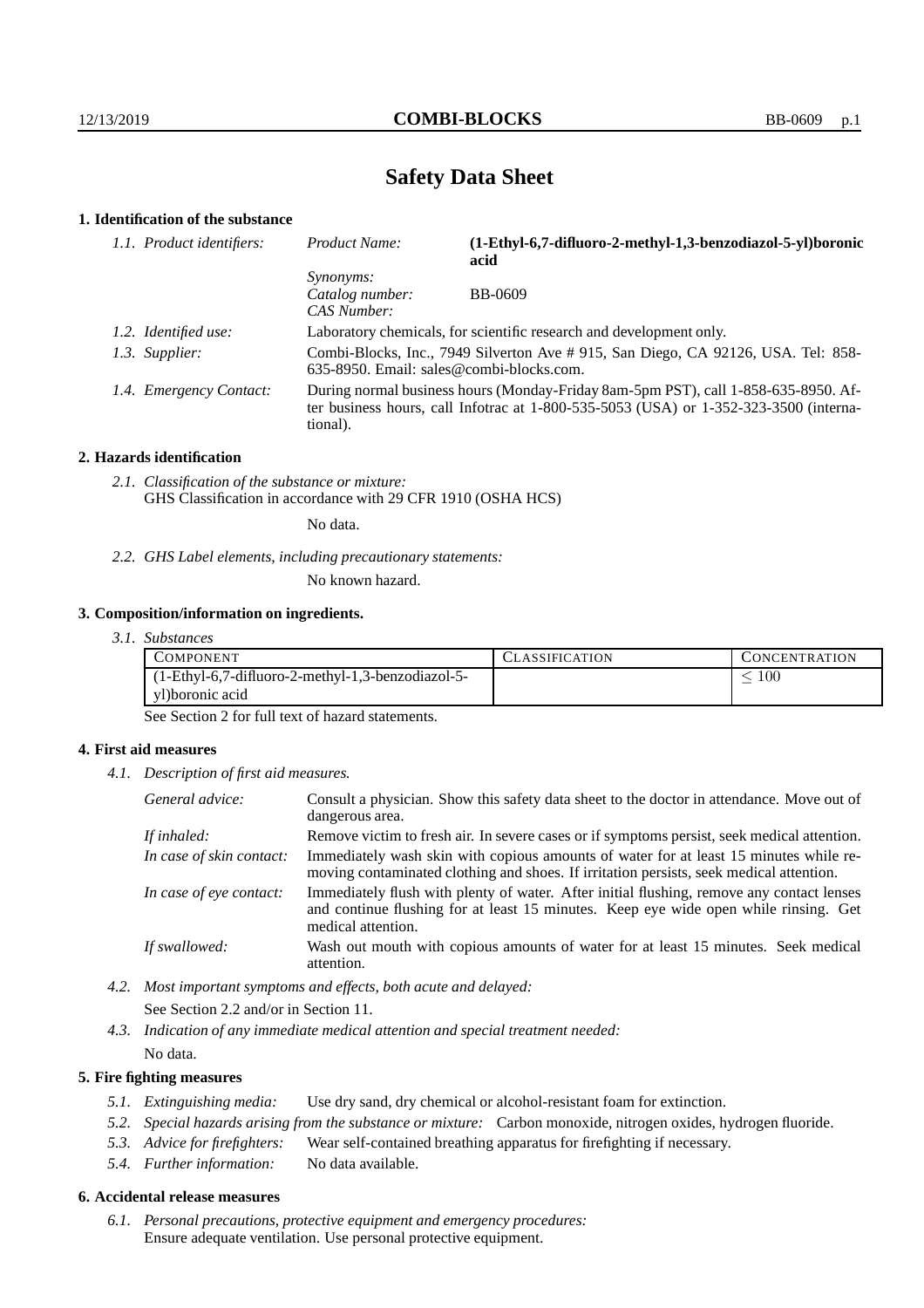|                                                                                                  | 6.2. Environmental precautions:                                                                                                                                                                                                                                    |                                                                                                                                                                                    |  |  |  |
|--------------------------------------------------------------------------------------------------|--------------------------------------------------------------------------------------------------------------------------------------------------------------------------------------------------------------------------------------------------------------------|------------------------------------------------------------------------------------------------------------------------------------------------------------------------------------|--|--|--|
|                                                                                                  | Should not be released into the environment. See Section 12 for additional ecological information.                                                                                                                                                                 |                                                                                                                                                                                    |  |  |  |
|                                                                                                  | 6.3. Methods and materials for containment and cleaning up:                                                                                                                                                                                                        |                                                                                                                                                                                    |  |  |  |
|                                                                                                  | Sweep up or vacuum up spillage and collect in suitable container for disposal.                                                                                                                                                                                     |                                                                                                                                                                                    |  |  |  |
|                                                                                                  | 6.4. Reference to other sections:                                                                                                                                                                                                                                  |                                                                                                                                                                                    |  |  |  |
| Refer to protective measures listed in Sections 8 and 13.                                        |                                                                                                                                                                                                                                                                    |                                                                                                                                                                                    |  |  |  |
|                                                                                                  | 7. Handling and storage                                                                                                                                                                                                                                            |                                                                                                                                                                                    |  |  |  |
|                                                                                                  | 7.1. Precautions for safe handling: Avoid contact with skin and eyes. Avoid inhalation of vapour or mist. Keep away<br>from sources of ignition - No smoking. Take measures to prevent the build up of electro-<br>static charge. For precautions see section 2.2. |                                                                                                                                                                                    |  |  |  |
|                                                                                                  | 7.2. Conditions for safe storage, including any incompatibilities: Store refrigerated. Keep container tightly closed in<br>a dry and well-ventilated place. Containers which are opened must be carefully resealed<br>and kept upright to prevent leakage.         |                                                                                                                                                                                    |  |  |  |
| Laboratory chemicals, for scientific research and development only.<br>7.3. Specific end use(s): |                                                                                                                                                                                                                                                                    |                                                                                                                                                                                    |  |  |  |
|                                                                                                  | 8. Exposure Controls / Personal protection                                                                                                                                                                                                                         |                                                                                                                                                                                    |  |  |  |
|                                                                                                  | 8.1. Control parameters:                                                                                                                                                                                                                                           |                                                                                                                                                                                    |  |  |  |
|                                                                                                  | Components with workplace control parameters: Contains no substances with occupational exposure limit values.                                                                                                                                                      |                                                                                                                                                                                    |  |  |  |
|                                                                                                  | 8.2. Exposure controls:                                                                                                                                                                                                                                            |                                                                                                                                                                                    |  |  |  |
|                                                                                                  | Appropriate engineering controls: Ensure that eyewash stations and safety showers are close to the workstation<br>location. Ensure adequate ventilation, especially in confined areas.                                                                             |                                                                                                                                                                                    |  |  |  |
|                                                                                                  | Personal protective equipment:                                                                                                                                                                                                                                     |                                                                                                                                                                                    |  |  |  |
|                                                                                                  | Eye/face protection:                                                                                                                                                                                                                                               | Wear appropriate protective eyeglasses or chemical safety goggles as described by OSHA's<br>eye and face protection regulations in 29 CFR 1910.133 or European Standard EN166.     |  |  |  |
|                                                                                                  | Skin protection:                                                                                                                                                                                                                                                   | Handle with gloves. Gloves must be inspected prior to use. Use proper glove removal<br>technique (without touching glove's outer surface) to avoid skin contact with this product. |  |  |  |

| Wear appropriate protective eyeglasses or chemical safety goggles as described by OSHA's<br>Eye/face protection:<br>eye and face protection regulations in 29 CFR 1910.133 or European Standard EN166.                                                                         |                                                                                                                                                                                                                                                                                                                        |  |  |
|--------------------------------------------------------------------------------------------------------------------------------------------------------------------------------------------------------------------------------------------------------------------------------|------------------------------------------------------------------------------------------------------------------------------------------------------------------------------------------------------------------------------------------------------------------------------------------------------------------------|--|--|
| Skin protection:                                                                                                                                                                                                                                                               | Handle with gloves. Gloves must be inspected prior to use. Use proper glove removal<br>technique (without touching glove's outer surface) to avoid skin contact with this product.<br>Dispose of contaminated gloves after use in accordance with applicable laws and good<br>laboratory practices. Wash and dry hands |  |  |
| Complete suit protecting against chemicals, Flame retardant antistatic protective clothing.<br><b>Body Protection:</b><br>The type of protective equipment must be selected according to the concentration and<br>amount of the dangerous substance at the specific workplace. |                                                                                                                                                                                                                                                                                                                        |  |  |
| Respiratory protection:                                                                                                                                                                                                                                                        |                                                                                                                                                                                                                                                                                                                        |  |  |
| Control of environmental exposure:                                                                                                                                                                                                                                             | Prevent further leakage or spillage if safe to do so. Do not let product enter<br>drains.                                                                                                                                                                                                                              |  |  |

# **9. Physical and chemical properties**

*9.1. Information on basic physical and chemical properties*

| (a)                          | Appearance:                                   | No data  |
|------------------------------|-----------------------------------------------|----------|
| (b)                          | Odour:                                        | No data  |
| (c)                          | Odour Threshold:                              | No data  |
| (d)                          | pH:                                           | No data  |
| (e)                          | Melting point/freezing point:                 | No date. |
| (f)                          | Initial boiling point and boiling range:      | No data  |
| (g)                          | Flash point:                                  | No data  |
| (h)                          | Evaporatoin rate:                             | No data  |
| (i)                          | Flammability (solid, gas):                    | No data  |
| (j)                          | Upper/lower flammability or explosive limits: | No data  |
| $\left( k\right)$            | Vapour pressure:                              | No data  |
| $\left( \frac{1}{2} \right)$ | Vapour density:                               | No data  |
| (m)                          | Relative density:                             | No data  |
| (n)                          | Water solubility:                             | No data  |
| $\circ$                      | Partition coefficient: n-octanol/water:       | No data  |
| (p)                          | Auto-ignition:                                | No data  |
| (q)                          | Decomposition temperature:                    | No data  |
| (r)                          | Viscosity:                                    | No data  |
| (s)                          | Explosive properties:                         | No data  |
| (t)                          | Oxidizing properties:                         | No data  |
|                              |                                               |          |